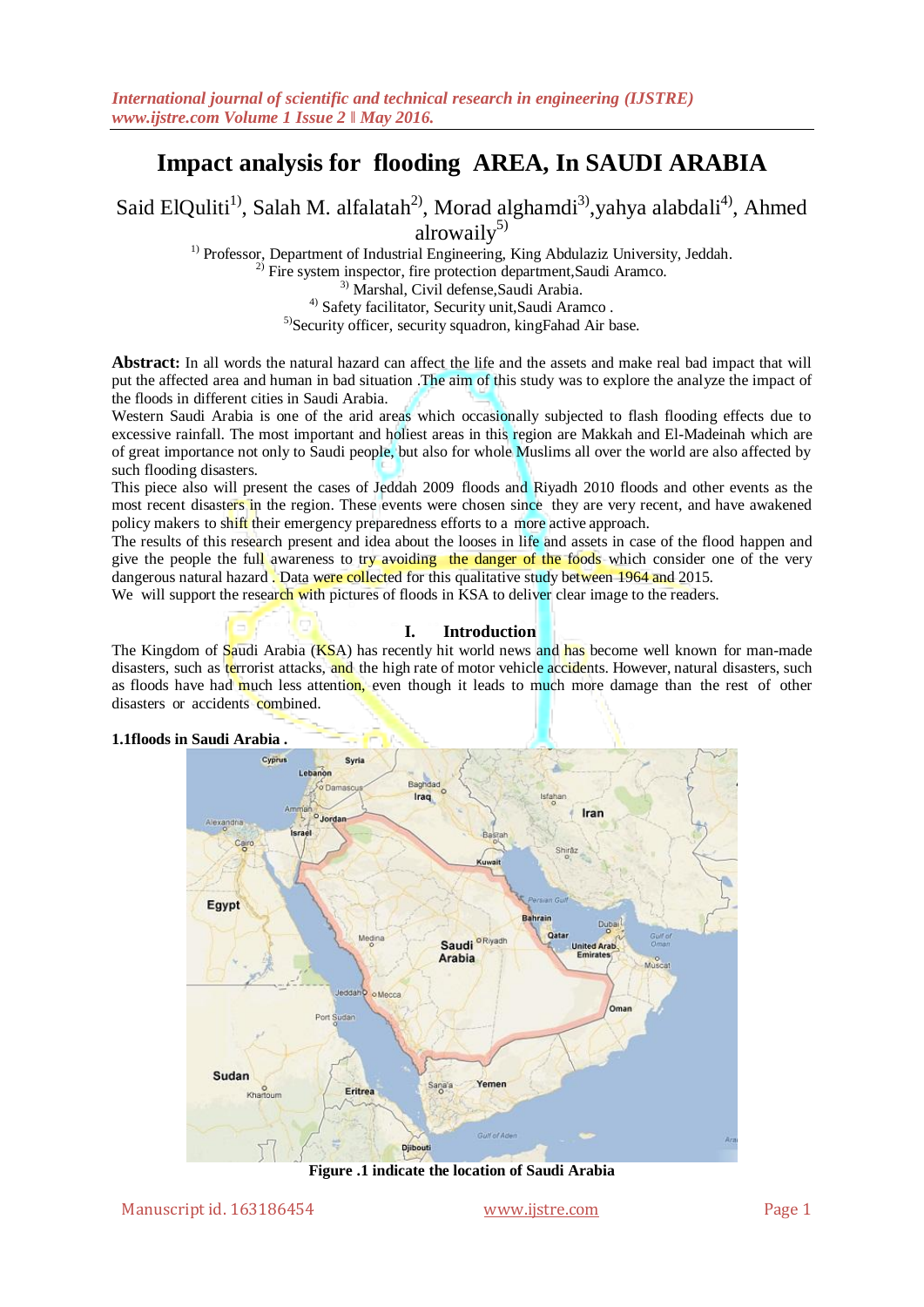**1985 flood:** on 24 December 1985, heavy rains poured on north-western regions of Saudi Arabia, leading to what has been described as the worst flood in the area in 50 years. Estimates of damage were not recorded, except that there were at least 32 people killed from the flood.

Yanbu flood: heavy rains poured on western Saudi Arabia in January 1997, mainly affecting Yanbu and peripheries of Jeddah. The rain lasted for 24 hours, killing 10 people and causing damage to an area of over 130,000 km2 of land.

**Asir flood:** Asir is a province in the Southwest of Saudi Arabia. On Monday 25 March 1997, heavy rains poured on the region, leading to floods that resulted in 16 fatalities and damaged an area of just below 100,000 km2 of land.

# **Makkah 2002 flood:**

heavy rains started falling on Makkah area on 8 April 2002 and lasted for a whole week. This led to flooding of water in some areas, claiming the lives of 19 people; hundreds of Makkah residents were rescued that week.

**Makkah 2003 flood:** not quite recovered from previous year's rain, Makkah experienced yet another heavy shower described as the worst rains in Makkah in 25 years. Water levels were reported to have reached 6 meters. Twelve people were killed; however, estimates of physical damage are not available.

Jizan 2004 floods: less than four months apart, two floods hit the Jizan region, leading to what has been described as Jizan's worst floods in 45 years. The floods left over 400 people homeless, killed 13 people and devastated many roads and farms.

**Medina 2005 flood:** very heavy showers fell on Medina region in January 2005. This resulted in a flood that caused the Yatamah dam to fail, killing 29 people. Seventeen people were injured, 50 were left homeless and 43 had to be evacuated.

**Riyadh 2005 flood:** heavy rains poured on the Riyadh region of Saudi Arabia, as well as on other areas in neighboring countries (i.e. Oman and the United Arab Emirates). The resultant flood claimed the lives of seven people; 700 people had to be evacuated by helicopters and another 700 were left homeless.





at around 6:30 a.m. on Wednesday 25 November 2009, rain started falling heavily in Jeddah, and continued for around 12 hours. The amount of water in this relatively brief downpour (around 90 mm3) doubled the average annual rainfall in Jeddah.

With a sound infrastructure and a proper drainage system lacking, this rain turned into the worst disaster that Jeddah has experienced in 27 years or so. The downpour resulted in the formation of water tides coming from the hills on the east of the city, heading west towards the Red Sea and cutting their way through the city.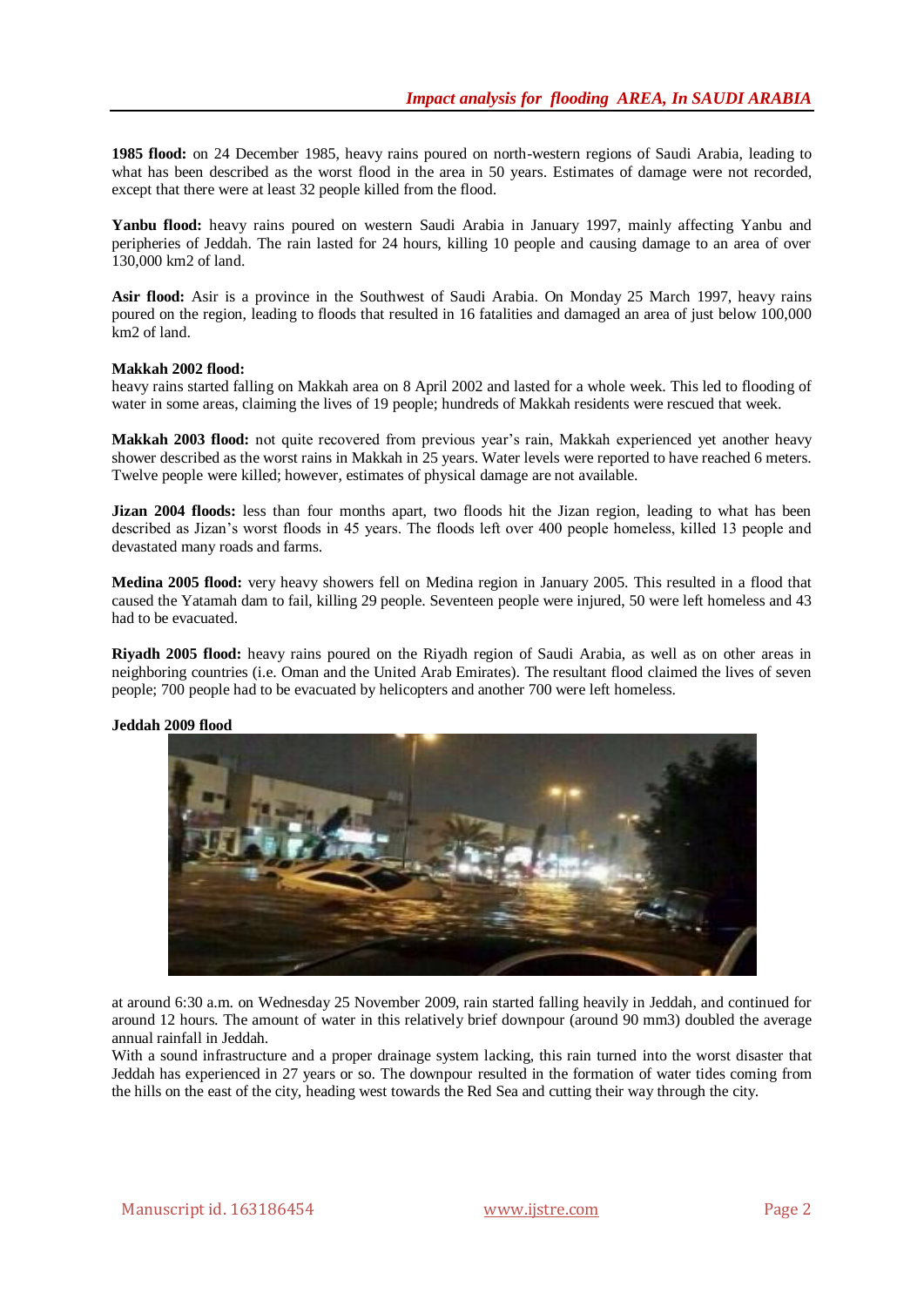# *Impact analysis for flooding AREA, In SAUDI ARABIA*



Major roads of the city were blocked by meters-high of water waves or by cars that have been washed out. Power and telecommunication services were not spared either. As early as 11 a.m., floods had already resulted in a temporary power outage on the whole western region of Saudi Arabia (i.e. Makkah, Medina and Jeddah). Many people were not even able to call for help as communication with emergency services (e.g. civil defense forces, police or emergency medical services) failed due to the overwhelmed network and power outage.

Overall, 161 people lost their lives as a result of the floods, either drowning or from car crashes. This disaster had an estimated cost of around US\$900 million to reconstruct Jeddah and help its victims.

**Riyadh 2010 flood:** on 3 May 2010, Riyadh city experienced a brief 45-minute water shower, accompanied by light hail and winds gusting up to 24 km/hour. As brief as the downpour was, however, it resulted in floods and car crashes across the city.

The state-run Saudi Press Agency reported earlier today that seasonal storms brought heavy rainfall in central and eastern areas of the country, causing severe flooding in Riyadh and Al-Qassim Regions.

Saudi Arabia civil defense report that 1 person has died in the floods in the province of Rimah, Riyadh Region, which is located about 120 kilometres north-east of the capital Riyadh.

Schools have been closed, roads blocked and in some cases flooding has forced drivers to abandon their vehicles. Saudi Arabia civil defence say they have responded to dozens of emergency calls. The city of Buraidah, Al-Qassim Region, is reported as one of the worst hit.



#### **Hail 12 March, 2014**

Two days of heavy rain brought flash flooding to parts of Hail (Ha'yel) Province in north west Saudi Arabia.

Three children are reported to have died after drowning in flood water in the small village of Baida Natheel, Hail Province.

The rain and flooding has been so severe, the Civil Defense and emergency services received nearly 1000 calls. Schools have been closed in the area as a result of flooding.

Riyadh also saw some moderate to heavy rainfall over the last two days, with some flood incidents on several roads reported, causing problems for the city's drivers.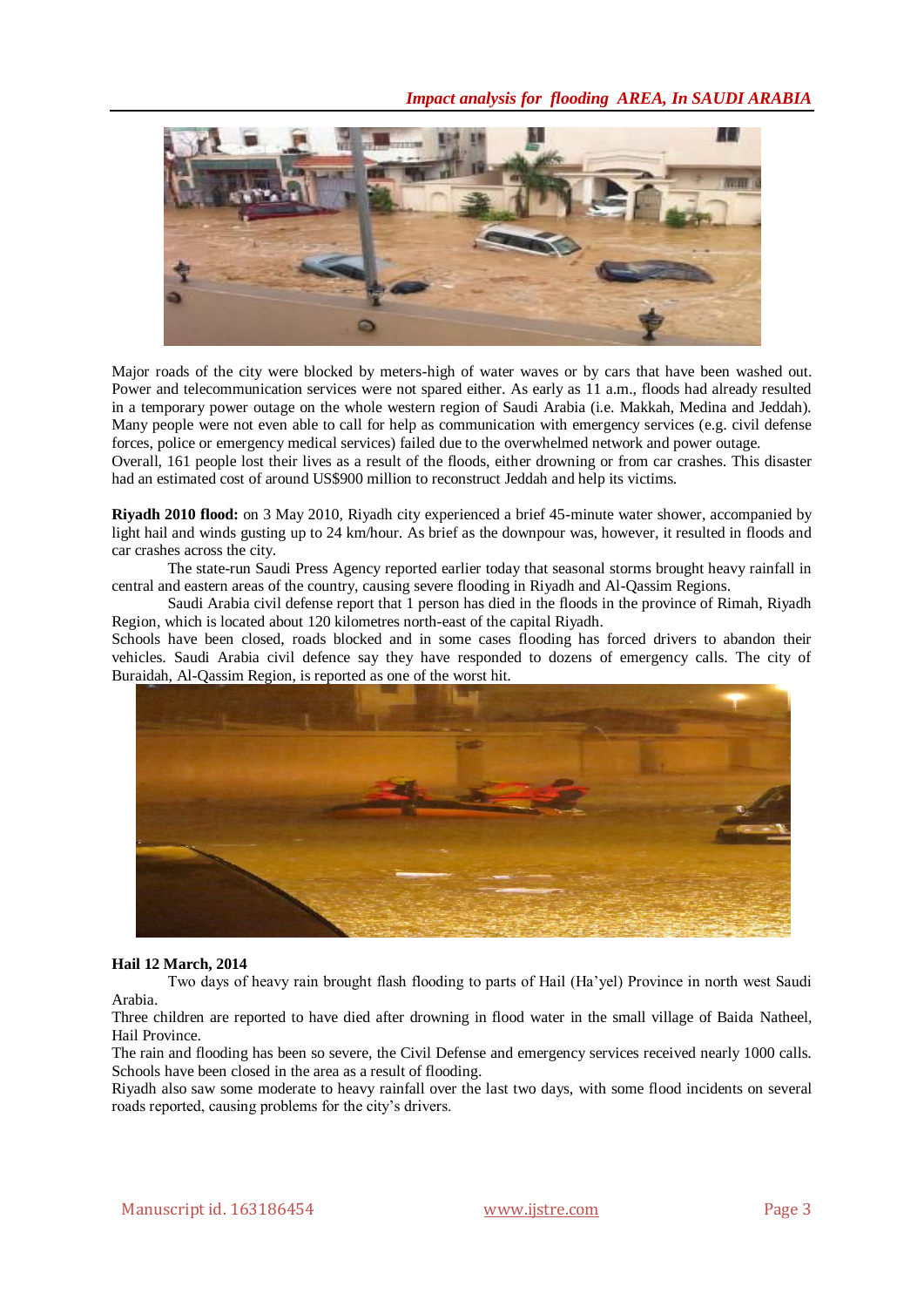

#### **22 November, 2013**

According to the [Saudi Press Agency,](http://www.spa.gov.sa/English/readsinglenews.php?id=1170573&content_id=&scroll=1) the Saudi Civil Defense department have announced that flooding in the country that first [struck over the weekend,](http://floodlist.com/asia/flooding-in-riyadh) have now killed as many as 11 people. Four other people are missing. The deaths occurred in Riyadh, Araar, Al-Gunfuza and Al-Baha. The Civil Defense department has been kept extra busy over the last week, rescuing 448 people caught up in the floods. 309 vehicles were also retrieved by the department.

One of the dead is believed to be a man who fell into a dam in Al-Baha while he was attempting to take photographs of the raging flood waters.

## **II. Impact analysis**

**Change impact analysis (IA)** is defined by Bohner and Arnold<sup>[\[1\]](https://en.wikipedia.org/wiki/Change_impact_analysis#cite_note-1)</sup> as "identifying the potential consequences of a change, or estimating what needs to be modified to accomplish a change", and they focus on IA in terms of scoping changes within the details of a design. In contrast, Pfleeger and Atlee<sup>[\[2\]](https://en.wikipedia.org/wiki/Change_impact_analysis#cite_note-2)</sup> focus on the risks associated with changes and state that IA is: "the evaluation of the many risks associated with the change, including estimates of the effects on resources, effort, and schedule". Both the design details and risks associated with modifications are critical to performing IA within change [management processes.](https://en.wikipedia.org/wiki/Change_management_%28engineering%29) A technical colloquial term is also mentioned sometimes in this context, [dependency hell.](https://en.wikipedia.org/wiki/Dependency_hell)

Bohner and Arnold<sup>[\[4\]](https://en.wikipedia.org/wiki/Change_impact_analysis#cite_note-4)</sup> identify two classes of IA, [traceability](https://en.wikipedia.org/wiki/Requirements_Traceability) and dependency IA. In traceability IA, links between requirements, specifications, design elements, and tests are captured, and these relationships can be analysed to determine the scope of an initiating change.<sup>[\[5\]](https://en.wikipedia.org/wiki/Change_impact_analysis#cite_note-5)</sup> In dependency IA, linkages between parts, variables, logic, modules etc. are assessed to determine the consequences of an initiating change. Dependency IA occurs at a more detailed level than traceability IA. Within software design, [static](https://en.wikipedia.org/wiki/Static_code_analysis) and [dynamic](https://en.wikipedia.org/wiki/Dynamic_program_analysis) algorithms can be run on code to perform dependency  $IA$ [.](https://en.wikipedia.org/wiki/Change_impact_analysis#cite_note-6)  $^{[6][7]}$  $^{[6][7]}$  $^{[6][7]}$  Static methods focus on the program structure, while dynamic algorithms gather information about program behaviour at run-time.

Literature and engineering practice also suggest a third type of IA, experiential IA, in that the impact of changes is often determined using expert design knowledge. Review meeting protocols,<sup>[\[8\]](https://en.wikipedia.org/wiki/Change_impact_analysis#cite_note-8)</sup> informal team discussions, and individual engineering judgement<sup>[\[9\]](https://en.wikipedia.org/wiki/Change_impact_analysis#cite_note-9)</sup> can all be used to determine the consequences of a modification.

At the below table , we indicate some affected area in Saudi Arabia by floods and the kind of the hazard , total death and number of injured people , the looses after the disaster .

Floods are the most common natural disaster and the leading cause of natural disaster fatalities worldwide. Risk of catastrophic losses due to flooding is significant given deforestation and the increasing proximity of large populations to coastal areas, river basins and lakeshores. The objectives of this review were to describe the impact of flood events on human populations in terms of mortality, injury, and disarticulation and, to the extent possible, identify risk factors associated with these outcomes.

On the below table .1 and table .2 the team tray to compare between the flood disaster in some area in the word and Saudi Arabia .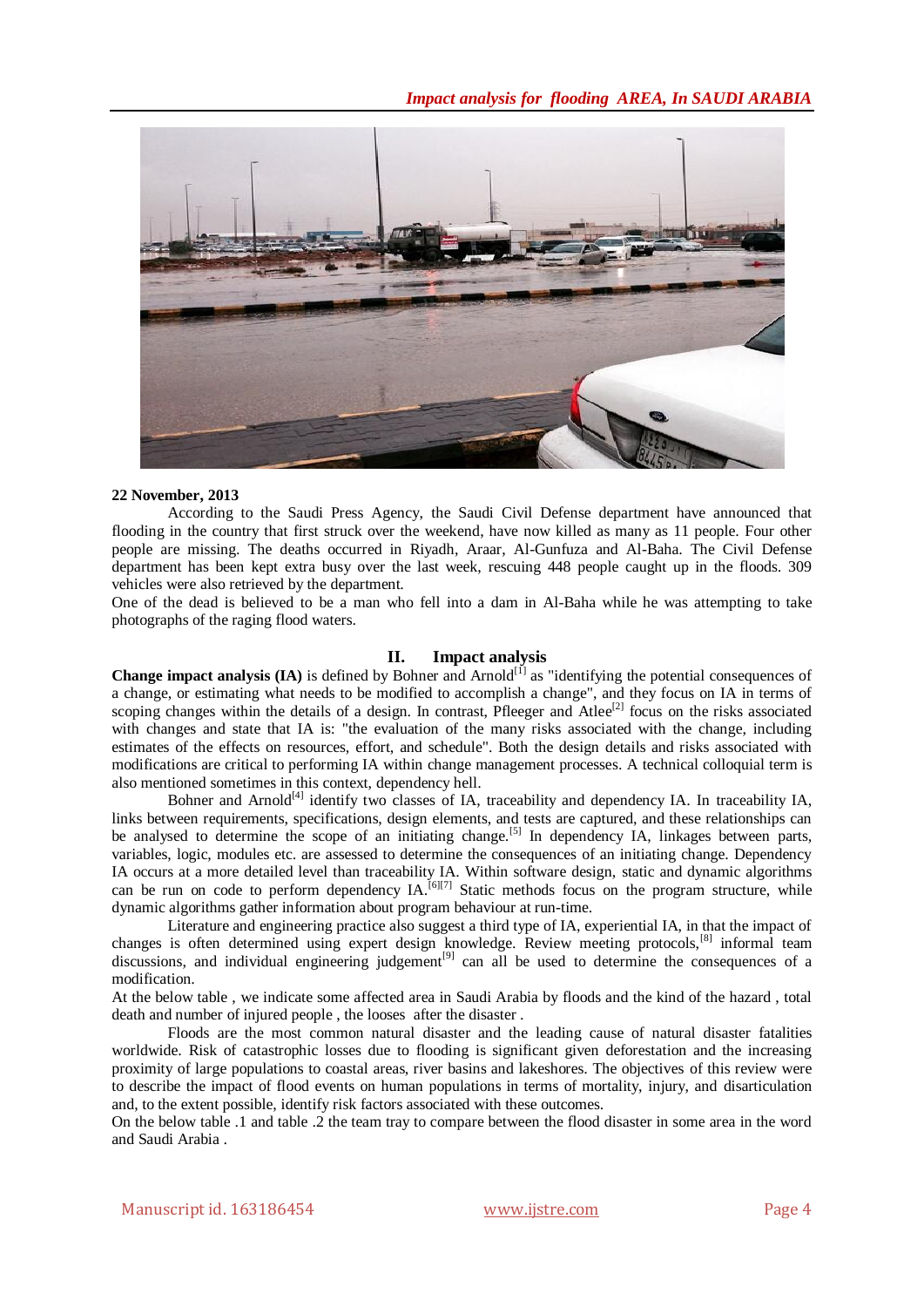| vear | <b>Country</b>     | <b>Disaste</b> | <b>Occuran</b>          | <b>Total</b>    | <b>Affected</b> | Injur           | <b>Homeless</b> | <b>Total</b>   | <b>Total</b>     |
|------|--------------------|----------------|-------------------------|-----------------|-----------------|-----------------|-----------------|----------------|------------------|
|      | <b>Name</b>        | r type         | ce                      | death           |                 | ed              |                 | affected       | damage $(\$)$    |
| 1964 | India              | Flood          | $\overline{\mathbf{4}}$ | 232             | 770610          | ---             | ---             | 770610         | $\overline{500}$ |
| 1964 | <b>Japan</b>       | Flood          | 1                       | 136             | $---$           | ---             | $---$           | $\overline{a}$ | $\overline{a}$   |
| 1982 | <b>Bangladesh</b>  | Flood          | 1                       | ---             | 283000          | ---             | 25000           | 308000         | ---              |
| 1982 | China              | Flood          | $\overline{\mathbf{4}}$ | 447             | 601500          | 4643            | 210000          | 816143         | ---              |
| 1985 | <b>Nepal</b>       | Flood          | $\mathbf{1}$            | $\overline{46}$ | 60500           | $\overline{57}$ | 2000            | 62557          | ---              |
| 1985 | <b>Philippines</b> | Flood          | $\overline{2}$          | 79              | 5444            | ---             | ---             | 5444           | ---              |
| 2000 | Cambodia           | Flood          | $\mathbf{1}$            | 347             | 3448000         | 53              |                 | 3448053        | 160000           |
| 2000 | China              | Flood          | 9                       | 422             | 709000          | 407             | 53500           | 762907         | 315366           |
| 2001 | <b>Kazakhstan</b>  | Flood          | $\mathbf{1}$            | ---             | 3668            | ---             | ---             | 3668           | ---              |
| 2001 | Korea              | Flood          | $\overline{2}$          | 124             | 157500          | 84              | 30000           | 187584         | 9400             |
| 2002 | Sri Lanka          | Flood          | $\mathbf{1}$            | $\overline{2}$  | 500000          | ---             | ---             | 500000         | ---              |
| 2002 | Tajikistan         | Flood          | $\overline{\mathbf{4}}$ | $\overline{32}$ | 1248            | 13              | 2990            | 4251           | 2836             |
| 2003 | <b>Indonesia</b>   | Flood          | 8                       | 414             | 438398          | 30              |                 | 438428         |                  |
| 2003 | Iran               | Flood          | $\mathbf{1}$            | ---             | ---             | ---             | 1370            | 1370           | 838              |
| 2004 | <b>Bhutan</b>      | Flood          | 1                       | ---             | ---             | ---             | ---             | ---            | ---              |
| 2004 | Cambodia           | Flood          | $\mathbf{1}$            | ---             | ---             | ---             | ---             | $\overline{a}$ | ---              |
| 2005 | <b>Uzbekistan</b>  | Flood          | 1                       | ---             | 1500            | ---             | $---$           | 1500           | ---              |
| 2005 | <b>Viet Nam</b>    | Flood          | 5                       | 192             | 74185           | 3               | 18205           | 92393          | 54000            |
| 2009 | <b>Iraq</b>        | Flood          | $\mathbf{1}$            | $\mathbf{2}$    | 3000            | ---             | ---             | 3000           | ---              |
| 2009 | Lao                | Flood          | $\mathbf{1}$            | 10              | ---             | ---             | $---$           | $\overline{a}$ | $---$            |
| 2010 | Korea              | Flood          | $\overline{2}$          |                 | 55785           | ---             | ---             | 55785          | ---              |
| 2010 | <b>Nepal</b>       | Flood          | $\overline{2}$          | 150             | 8000            | ---             | $---$           | 8000           | $---$            |
| 2011 | Afghanistan        | Flood          | $\overline{2}$          | $\overline{62}$ | 3000            | 110             | 9700            | 12810          | $\overline{a}$   |
| 2011 | <b>Bangladesh</b>  | Flood          | 1                       | 10              | 1570559         | ---             | ---             | 1570559        | ---              |
| 2012 | <b>Myanmar</b>     | Flood          | $\mathbf{1}$            | $\overline{2}$  | 85000           | ---             | ---             | 85000          | ---              |
| 2012 | <b>Nepal</b>       | Flood          | $\mathbf{1}$            | $\overline{72}$ |                 | 5               | ---             | 5              | 1000             |
| 2013 | Georgia            | Flood          | $\overline{2}$          | ---             | 25000           | ---             | ---             | 25000          | ---              |
| 2013 | India              | Flood          | 5                       | 6453            | 3415000         | 4473            | ---             | 3419473        | 1360000          |
| 2014 | Sri Lanka          | Flood          | 3                       | 95              | 1204000         | 29              | ---             | 1204029        | $\overline{a}$   |
| 2014 | <b>Tajikistan</b>  | Flood          | $\overline{2}$          | 20              | 12760           | 38              | 425             | 13223          | ---              |
| 2015 | Malaysia           | Flood          | $\mathbf{1}$            | 1               | 6805            |                 | ---             | 6805           | ---              |
| 2015 | <b>Myanmar</b>     | Flood          | $\overline{2}$          | <b>110</b>      | 1114000         | ---             | ---             | 1114000        | 109000           |

# *Impact analysis for flooding AREA, In SAUDI ARABIA*

Table 1 : indicate floods and impact in some area in the world . Source : EM DAT Web Site

Table 2 summarizes the main natural disasters that occurred in KSA in the last century. It is obvious that floods have been the most frequently encountered naturaldisaster in the country.

| Year | <b>Disaster Type</b> | occurrence   | <b>Total deaths</b> | <b>Affected</b> | <b>Injured</b> | <b>Homeless</b> | <b>Total affected</b> | Total damage $(\$)$ |
|------|----------------------|--------------|---------------------|-----------------|----------------|-----------------|-----------------------|---------------------|
| 1964 | Flood                |              | 20                  | 1000            | $---$          | $---$           | 1000                  |                     |
| 1985 | <b>Flood</b>         |              | 32                  | $--$            | $--$           | 5000            | 5000                  | 450000              |
| 2002 | <b>Flood</b>         |              | 19                  | $---$           | $--$           | $---$           | $---$                 | $--$                |
| 2003 | <b>Flood</b>         | $\mathbf{2}$ | 12                  | 13000           | 50             | $---$           | 13050                 | $---$               |
| 2004 | Flood                |              | 5                   | 400             | 30             | $--$            | 430                   | $--$                |
| 2005 | Flood                | 2            | 63                  | 50              | 17             | $--$            | 67                    | $---$               |
| 2009 | <b>Flood</b>         |              | 161                 | $---$           | $--$           | 10000           | 10000                 | 900000              |
| 2010 | <b>Flood</b>         | 2            | 24                  | 85              | $---$          | $---$           | 85                    | $--$                |
| 2011 | Flood                |              | 11                  | $---$           | $--$           | $---$           | $---$                 | 300000              |
| 2012 | <b>Flood</b>         |              | 19                  | $--$            | ---            | $--$            | $- - -$               | $- - -$             |
| 2013 | <b>Flood</b>         | 2            | 39                  | 1021            | $--$           |                 | 1021                  | $---$               |
| 2015 | Flood                | $\mathbf{2}$ | 23                  | $- - -$         | ---            | $---$           | $- - -$               | $- - -$             |

Table 2 : the floods and the impact in Saudi Arabia Source : EM DAT web Site

# **III. Result and discussion**

Number of the floods are increased because of the climate changes.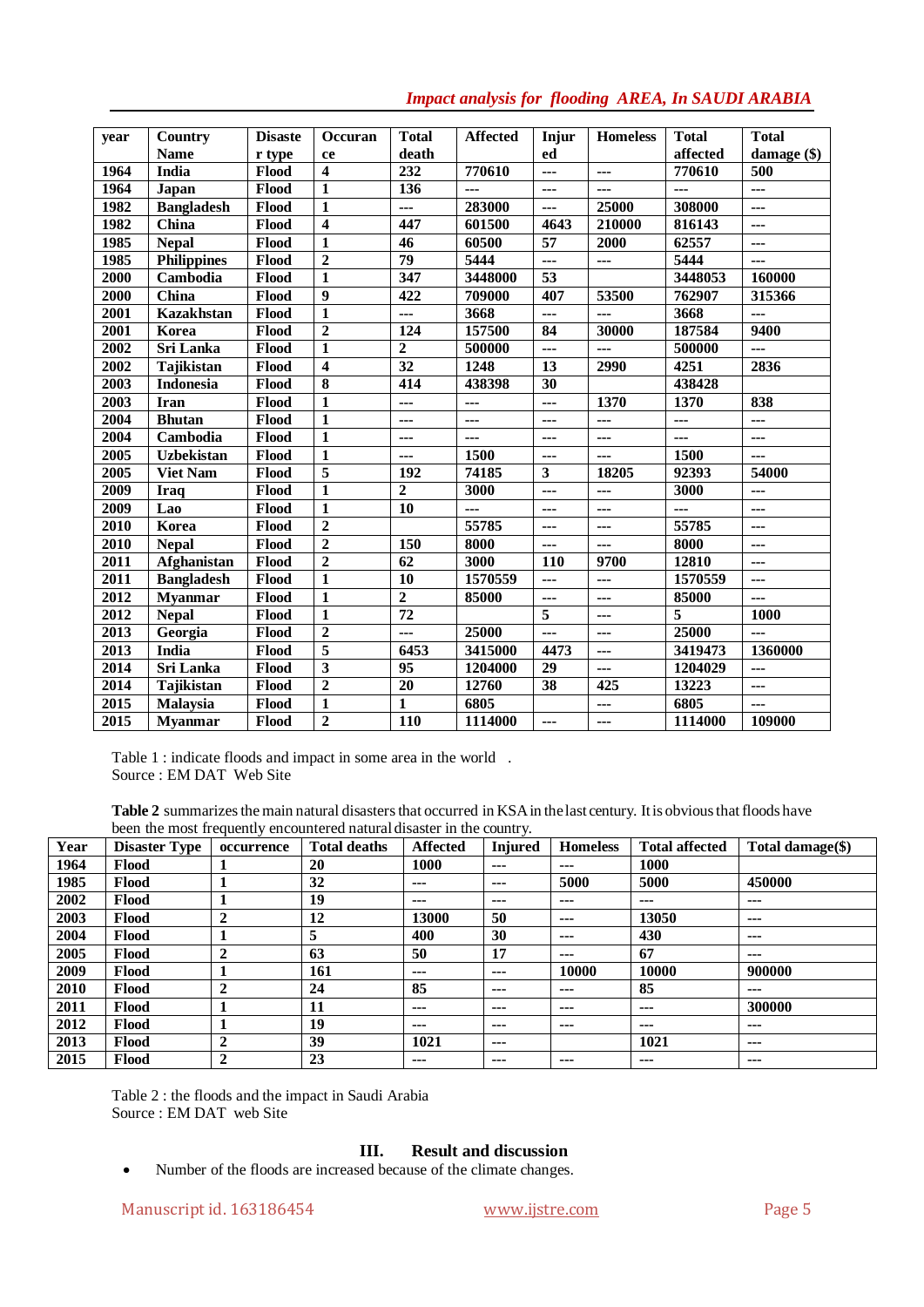- Based on the average for the number of death in one year ,we figure out that number of death after 2009 less than number of death average in one year before 2009 flood . this is as result of care of the government to find solution and put programs and centers to manage crisis and disaster .
- The highest year that affected people was in 2003 . the flood of 2009 was more social impact because its result of one flood for that year but on other hand there were 2 floods in 2003and no homeless at all while in 2009 there was 10000 homeless .because of that, 2009 was the point of change for a lot of decision in the government .
- shortage of the residential area lead the people to use the Wadis which increase the rate of hazard and affected person .
- increasing of population growth rate in makkah region more than general rate in Saudi Arabia. Also , the attractive of makkah region for immigration may be affected to increase the number of affected people in 2009 . The amount and the way of the inertial immigration between Saudi region. This study mention The population growth ratein Makkah area more than general The population growth ratein Saudi Arabia .And also the research indicate that Makkah more attractive area for immigration .
- there is no any recorded of flood during hajj season in makkah city but ,base on the given reading in the table .2 we can see increasing number of the floods and short period of time among theme will increase the chance of floods to be happened during hajj season and lead to colossal disaster and crisis .



**IV. Analysis figures**

Figure .1 indicate total death of flood in Saudi Arabia .